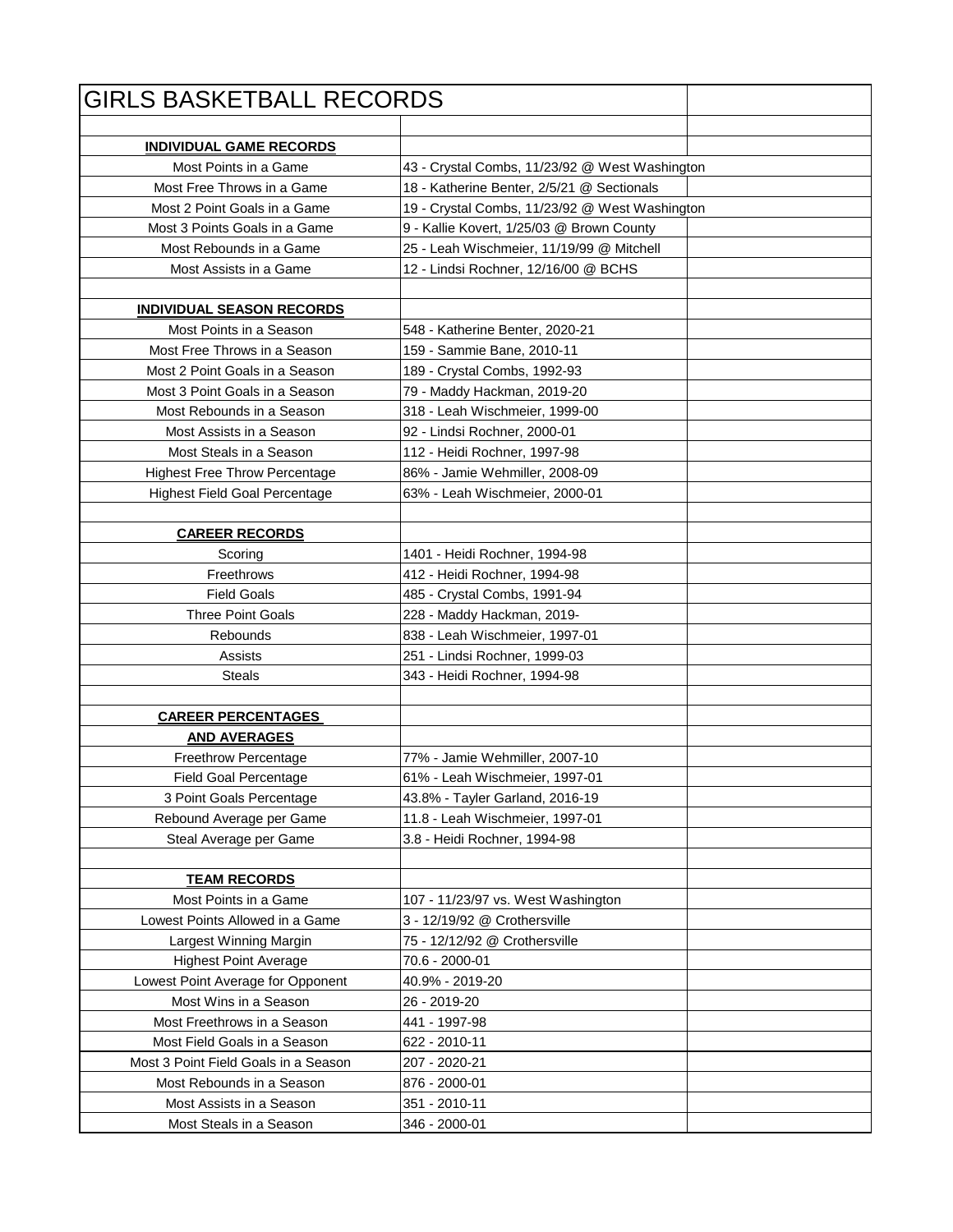| Most Points Scored in a Season                    | 1761 - 2010-11                                 |                                   |
|---------------------------------------------------|------------------------------------------------|-----------------------------------|
| Highest 3 Point Field Goal Percentage in a Season | 39% - 1990-91                                  |                                   |
| Highest Field Goal Percentage in a Season         | 45% - 2014-15                                  |                                   |
| Highest Free Throw Percentage in a Season         | 74% - 2010-11                                  |                                   |
| Highest Rebound Average per Game in a Season      | 41.0 - 2004-05                                 |                                   |
| Highest Assist Average per Game in a Season       | 13.5 - 2014-15                                 |                                   |
| Highest Steal Average per Game in a Season        | 15.7 - 2000-01                                 |                                   |
|                                                   |                                                |                                   |
|                                                   |                                                |                                   |
|                                                   | <b>CAREER LEADERS</b>                          |                                   |
|                                                   |                                                |                                   |
| <b>Career Total Points</b>                        | <b>Career Rebounds</b>                         | <b>Career 2 Point Field Goals</b> |
| 1404 - Heidi Rochner                              | 838 - Leah Wischmeier                          | 469 - Heidi Rochner               |
| 1311 - Katherine Benter                           | 729 - Andrea Spurgeon                          | 453 - Crystal Combs               |
| 1208 - Ashley Schroer                             | 714 - Kristin Wischmeier                       | 440 - Andrea Spurgeon             |
| 1191 - Crystal Combs                              | 713 - Ashley Schroer                           | 405 - Leah Wischmeier             |
| 1099 - Leah Wischmeier                            | 646 - Kaylee Bennett                           | 397 - Ashley Schroer              |
| 1055 - Sammie Bane                                |                                                |                                   |
| 1046 - Andrea Spurgeon                            | <b>Career Freethrows</b>                       | <b>Career 3 Point Field Goals</b> |
| 1019 - Maddy Hackman                              | 412 - Heidi Rochner                            | 228 - Maddy Hackman               |
| 969 - Kristin Wischmeier                          | 322 - Katherine Benter                         | 139 - Katherine Benter            |
| 927 - Brooke Ebbing                               | 300 - Ashley Schroer                           | 113 - Tayler Garland              |
|                                                   | 289 - Leah Wischmeier                          | 99 - Kallie Kovert                |
|                                                   | 287 - Sammie Bane                              | 84 - Kayla Rieckers               |
|                                                   |                                                |                                   |
|                                                   |                                                |                                   |
| <b>HEAD COACHES AND RECORDS</b>                   |                                                |                                   |
| Brandon Allman 61-23                              |                                                |                                   |
| Karla Rieckers 159-73                             |                                                |                                   |
| Paula Workman 203-141                             |                                                |                                   |
| J. Bouvy 51-65                                    |                                                |                                   |
| R. Frederick 17-23                                |                                                |                                   |
| Lou Sommers 8-11                                  |                                                |                                   |
|                                                   |                                                |                                   |
| Howard Jackson 5-13                               |                                                |                                   |
| J. Woods 10-35                                    |                                                |                                   |
|                                                   |                                                |                                   |
| A. Scott 3-12                                     |                                                |                                   |
| H. Sommers 3-13                                   |                                                |                                   |
|                                                   |                                                |                                   |
| <b>ALL CONFERENCE</b>                             | <b>MID SOUTHERN CONFERENCE</b>                 |                                   |
| 1985 - Sue Willson                                | 1997 - 1st with Charlestown                    |                                   |
| 1994 - Crystal Combs                              | 2001 - 1st place                               |                                   |
| 1994-96 - Andrew Spurgeon                         | 2011 - 1st with Scottsburg                     |                                   |
| 1996-98 - Heidi Rochner                           | 2014 - 1st with Scottsburg                     |                                   |
| 1997, 1998 - Kristin Wischmeier                   | 2015 -1st place                                |                                   |
| 1999-01 - Leah Wischmeier                         | 2020 - 1st with Salem                          |                                   |
| 2003 - Lindsi Rochner                             |                                                |                                   |
| 2004, 2005 - Kayla Rieckers                       | <b>SECTIONAL CHAMPION</b>                      |                                   |
| 2005 - Cassidy Lambring                           | 1996, 1997, 1998, 2004, 2011, 2020, 2021, 2022 |                                   |
| 2007 - Buff Crawford                              |                                                |                                   |
| 2008 - Kassie Kovert                              | <b>REGIONAL CHAMPION</b>                       |                                   |
| 2009 - Whitney Tormoehlen                         | 1996, 1998, 2011, 2020                         |                                   |